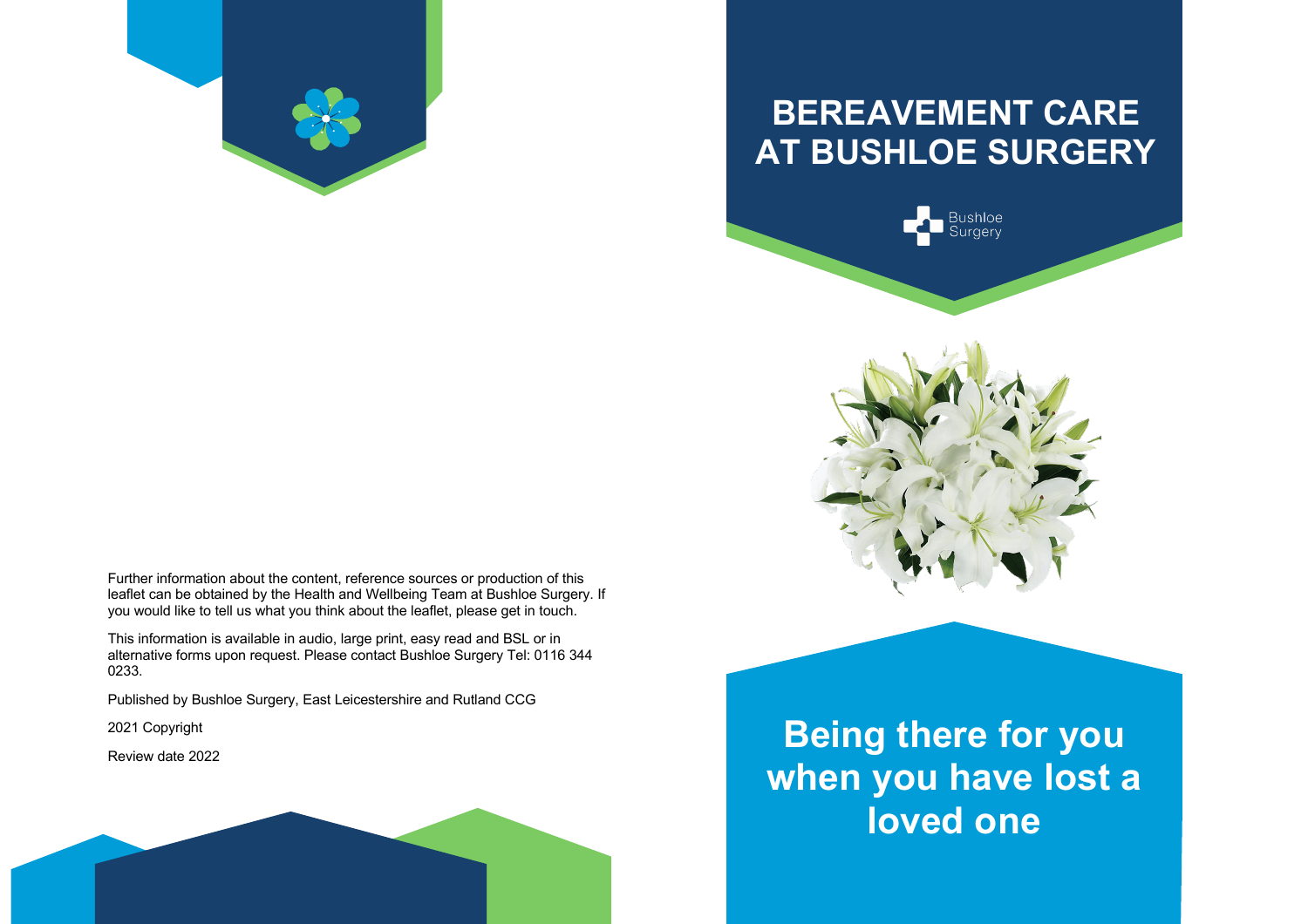

# **Bereavement**

It is natural and normal to grieve when someone we love dies. There is no 'right' way to grieve and we each react in our own way. During the pandemic, we are facing a tragic loss of life, often under very difficult circumstances. Being bereaved can be a lonely time, and isolation due to the current situation can make it more challenging.

You may feel that you need some extra help and support during this time, and we are here to support you with information and advice.

#### **Grief**

Grief is a very personal experience. What you experience in your grief is particular and specific to you. There are no rules or a 'correct' way to grieve. You may be finding it particularly hard at the moment because of the changes in place such as social distancing. Though, there are some feelings which are commonly experienced in grief:

- Sadness feelings of distress following bereavement can be overwhelming and very frightening.
- Anger this feeling of anger may be towards the person who has died for leaving you or at others, such as family members, healthcare professionals or angry at faith or religion which is not uncommon.
- Guilt people who have been bereaved of someone close often say they feel directly or indirectly to blame for the person's death. Also, you may regret something you said or should have said.
- Physical effects you may lose your appetite, have difficulty sleeping, or feel anxious. You may feel mentally drained and unable to think straight.

If you are struggling with your grief and you would like someone to talk to, there are a number of organisations which may be able to offer counselling, information and support groups which you can be accessed in this leaflet.



#### **Registering a death**

When someone in the UK dies, information about what needs to happen next can be found at: www.gov.uk/after-a-death

Register the person's death within 5 days and this includes weekends and bank holidays. You'll get a 'certificate for a burial' to give to the funeral director, or an application for cremation which you need to complete and give to the crematorium. If you cannot register the death because an inquest or postmortem is underway, you can still obtain an interim death certificate from the coroner holding the inquest.

#### **Informing others**

'Tell Us Once' is a service which allows you to report a death to most government organisations simultaneously. The service will inform:

- The Local Inland Revenue Office
- The Local Social Security Office to cancel pensions, allowances, benefits
- Driver and Vehicle Licensing Agency (DVLA)
- Passport Office
- If the deceased was receiving Housing Benefit/Council Tax Benefit, the local housing department.

Contact the person's bank or mortgage, pension or insurance providers to close or change the details of their accounts. Contact the person's solicitor or Probate Registry to enact their Last Will and Testament.

If you receive certain Social Security Benefits you can apply to the Social Fund for help to pay for the costs of the funeral.



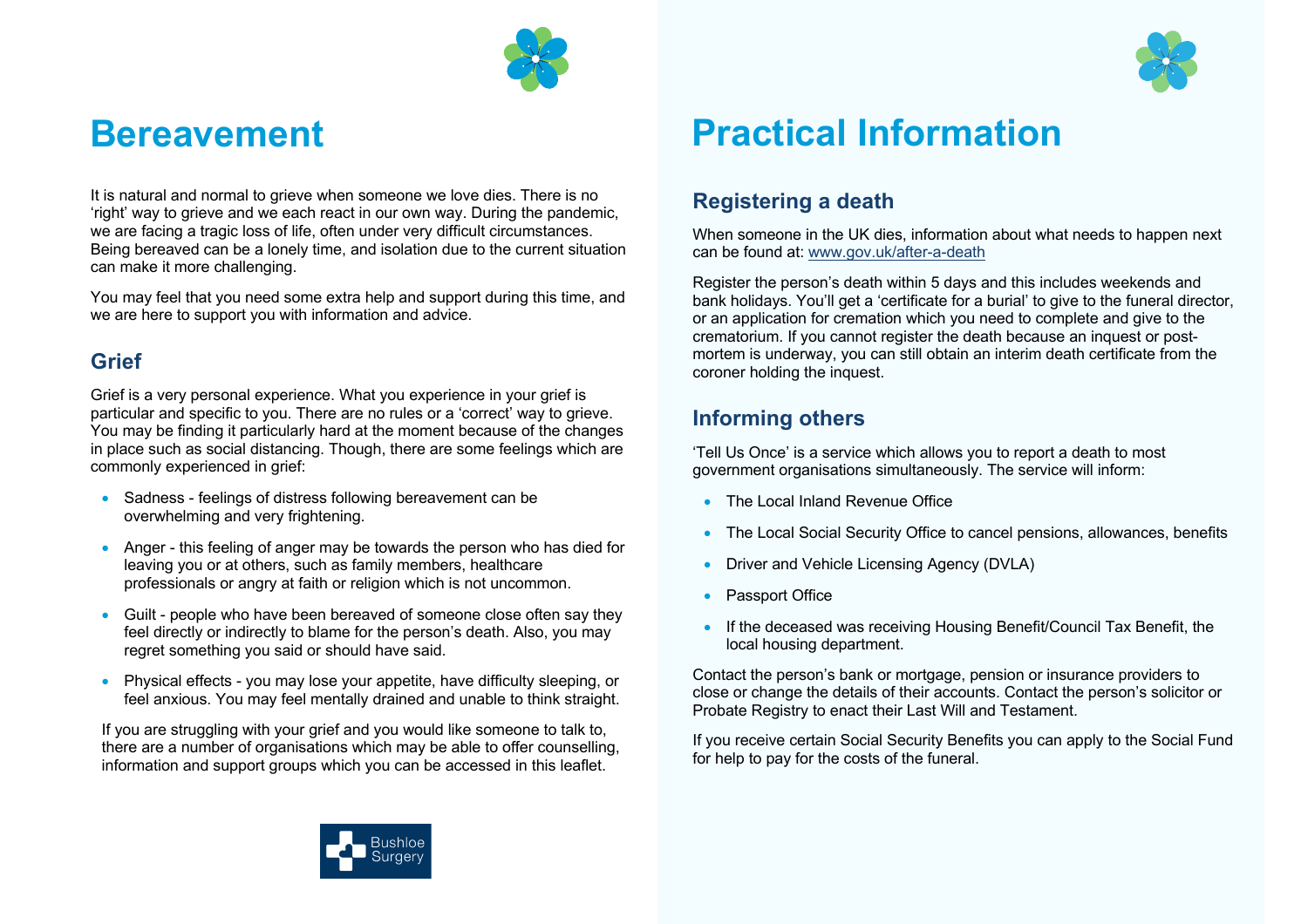

After losing a loved one, you can try talking about your feelings to a friend, family member, health professional or counsellor. The list of bereavement resources may help you now or during your bereavement journey.

#### **Useful Organisations**

If you are bereaved and would like to speak with someone, you can contact:

- Bereavement Advice Centre on 0800 634 9494 or visit www.bereavementadvice.org
- Cruse Bereavement Care on 0808 808 1677 or visit www.cruse.org.uk
- Good Grief Trust at www.thegoodgrieftrust.org
- The Compassionate Friends on 0345 123 2304 or visit www.tcf.org.uk
- National Bereavement Partnership on 0800 448 0800 or visit www.nationalbereavementpartnership.org
- Sudden on 0800 2600 400 or visit www.sudden.org
- LOROS Hospice on 0116 231 3771 if the person died at the hospice

#### **24/7 Helpline**

Samaritans on 0116 226 123

## **Psychological Support**

- British Association for Counselling and Psychotherapy on 01455 883 316 or visit www.bacp.co.uk
- Mental Health Matters on 0191 516 3500 on www.mhm.org.uk



If you are a young person and have lost someone special, there are many helpful organisations that can support you during your grief. The organisations listed below can help you to understand, acknowledge and help you to remember your loved one.

### **Useful Organisations**

If you have lost a loved one and would like to speak with someone, you can contact:

- Child Bereavement UK on 0800 028 840 or visit www.childbereavementuk.org
- Grief Encounter on 08088020111 or visit www.griefencounter.org.uk
- Riprap at www.riprap.org.uk
- The Laura Centre on 0116 254 4341 or visit www.thelauracentre.org.uk
- Widowed and Young at www.widowedandyoung.org.uk
- Winston's Wish at www.winstonwish.org

## **24/7 Helpline**

Samaritans on 0116 226 123

Childline 24/7 helpline on 0800 1111

## **Psychological Support**

- British Association for Counselling and Psychotherapy on 01455 883 316 or visit www.bacp.co.uk
- Young Minds on 0808 802 5544 or visit www.youngminds.org.uk